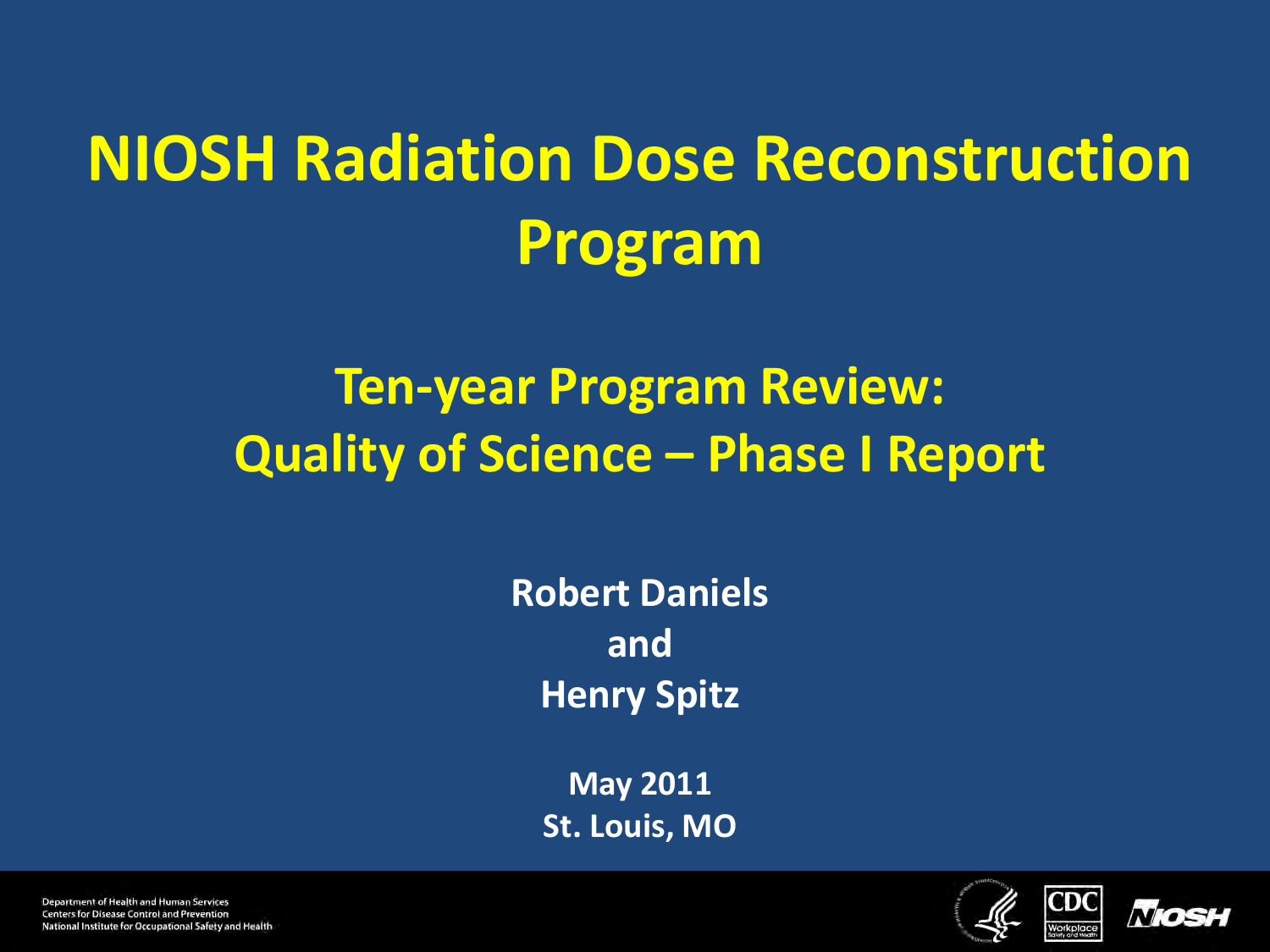### **Purpose**

- **2010: NIOSH initiates 10 Year Program Review of DR**
	- **Committed to highest quality of science in its programs**
	- **Recognizes the importance of program transparency and responsiveness to the needs and concerns of stakeholders**
- **The quality of science is identified as a critical program element for review**
	- **Many questions on exposure proxies in dose reconstruction (DR) → Focus on indirect exposure assessment (IEA) methods**



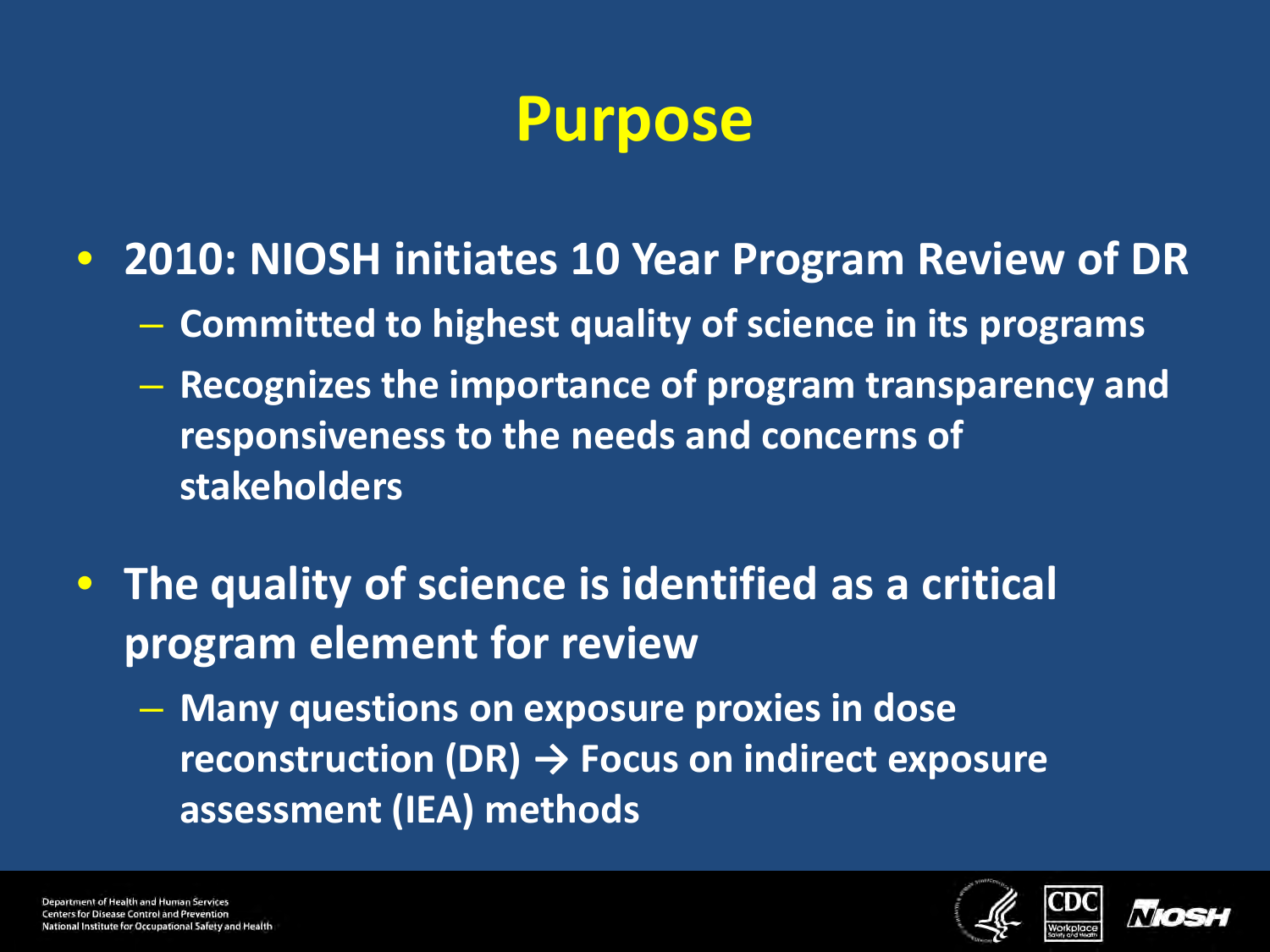# **Background**

- **NIOSH is charged with providing "reasonable" estimates of radiation doses to covered employees seeking compensation under EEOICPA**
	- **Reasonable estimates are well-based in science, timely, and fair**
	- **NIOSH Dose Reconstruction (DR)**
- **NIOSH evaluates the completeness and adequacy of individual monitoring data and provides remedies for information gaps (42 CFR 82, §82.15)**
	- **Indirect exposure assessment (IEA) methods are commonly used to fill data gaps**



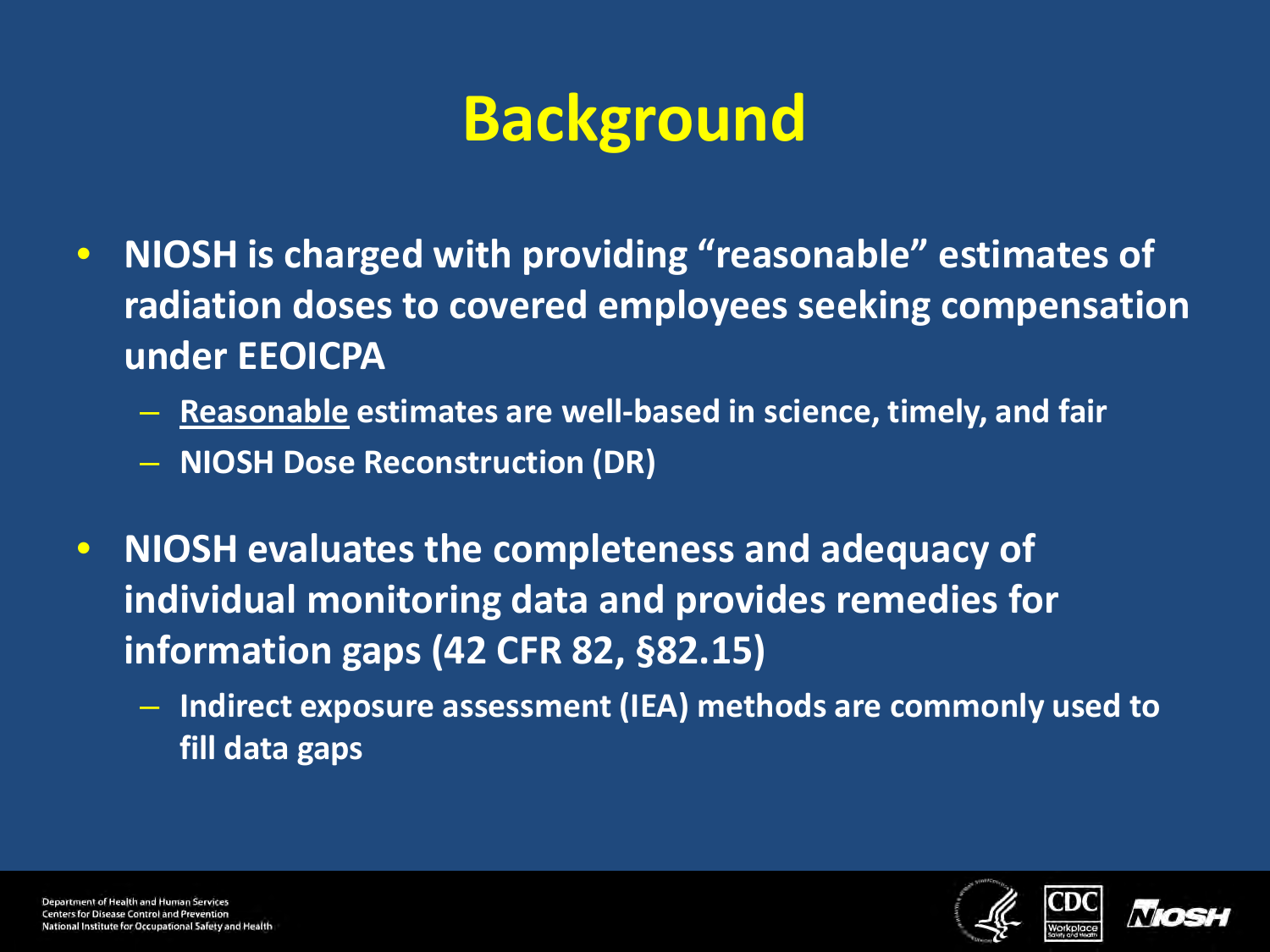# **Review Scope and Conduct**

- **Scope: Coworker and surrogate data use**
	- **"surrogate data" is exposure information from facilities other than that employing the covered worker**
	- **"coworker" models use exposure data from similar workers (i.e., comparable exposure risks)**
- **Two reviewers, working independently:**
	- **One focusing on issues related to coworker models**
	- **One examining the use of surrogate data**
- **Review: Internal, peer, and stakeholder (ongoing)**



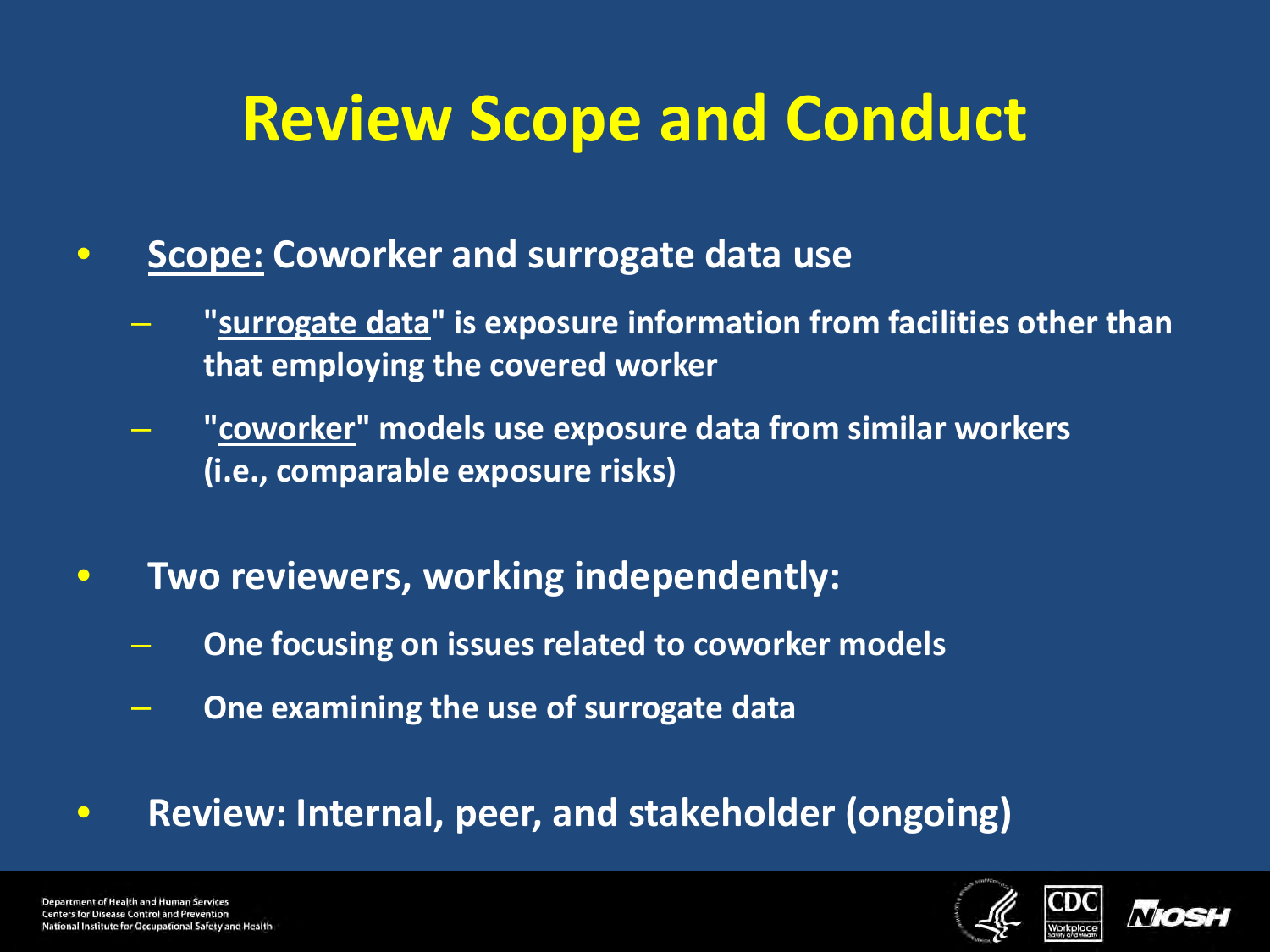# **Report Structure**

- **General program area on IEA**
	- **Scientific basis**
	- **Documentation quality**
	- **Peer and stakeholder review**
- **External radiation coworker analyses**
	- **Review of scientific method**
	- **K25 coworker model replication**
- **Public comment**
- **Summary of findings and recommendations**
- **Appendix on surrogate data**



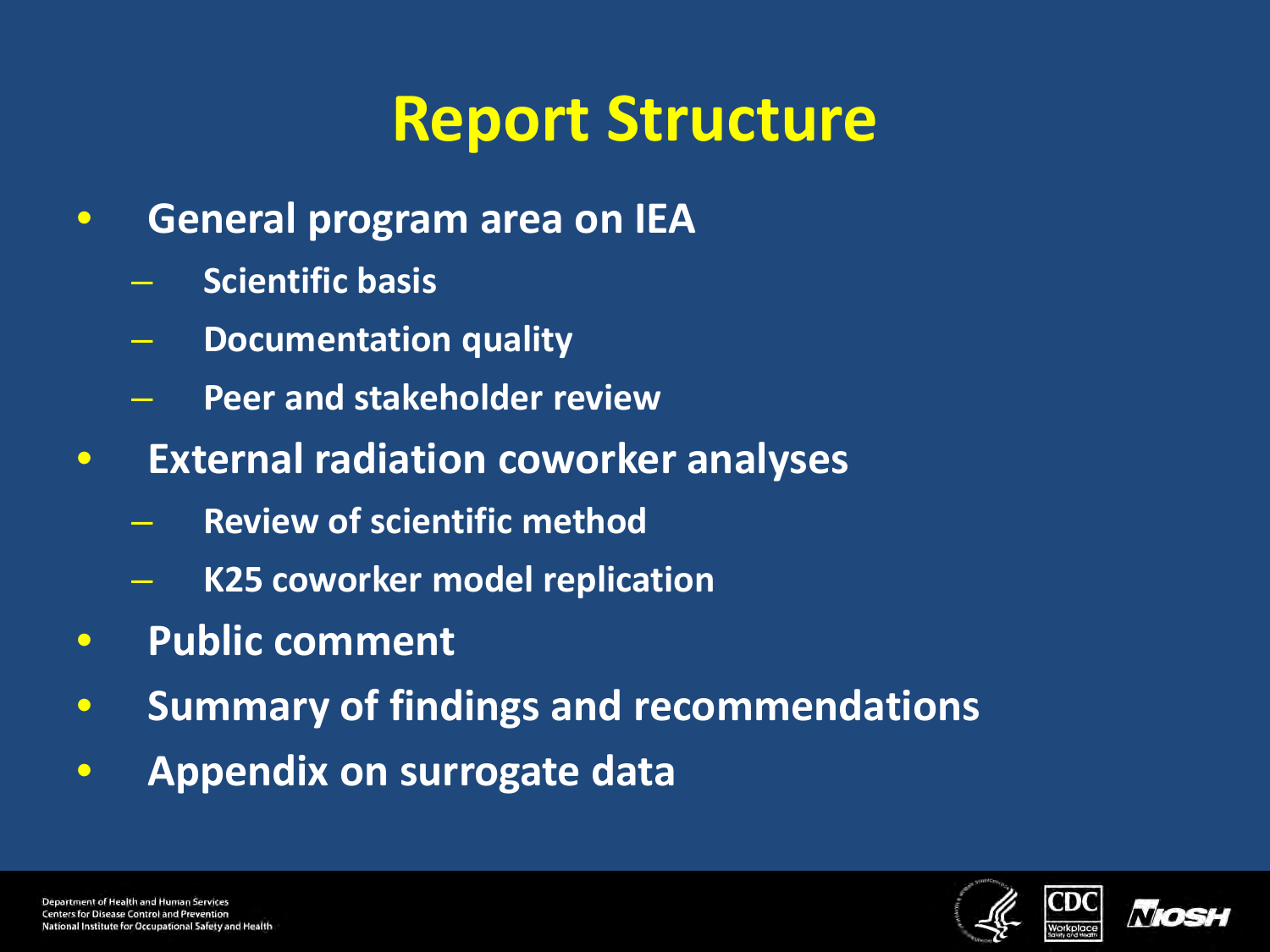# **General Findings: Accomplishments**

- **Completed 24,000 dose reconstructions**
- **Several advancements in retrospective exposure assessment**
- **Gathered and organized a wealth of information on U.S. Atomic Weapons Workers**
- **Developed and "published" over 100 technical documents on dose reconstruction**



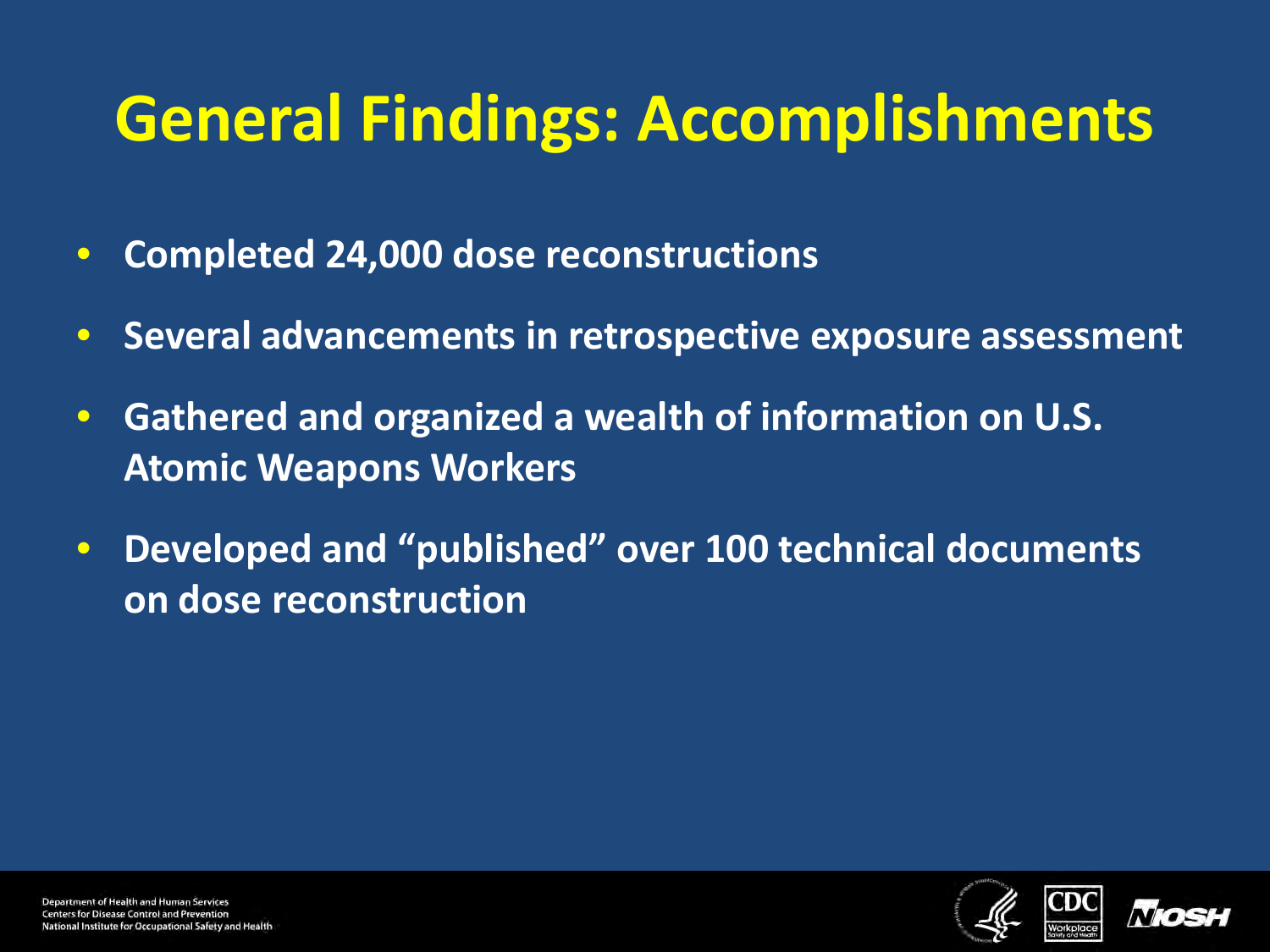# **General Findings: Authority**

- **Epi studies rarely benefit from complete exposure information**
	- **Like DR, Epi studies have often relied on exposure proxies**
- **Epi research provides a firm foundation for coworker models and other surrogate information in NIOSH DR**
	- **The use of information from coworkers is clearly authorized under the rule [42 CFR 82, §82.17(a)]**
	- **The use of surrogate data is an acceptable scientific approach provided that the data complement, but not supplant, information from preferred sources**



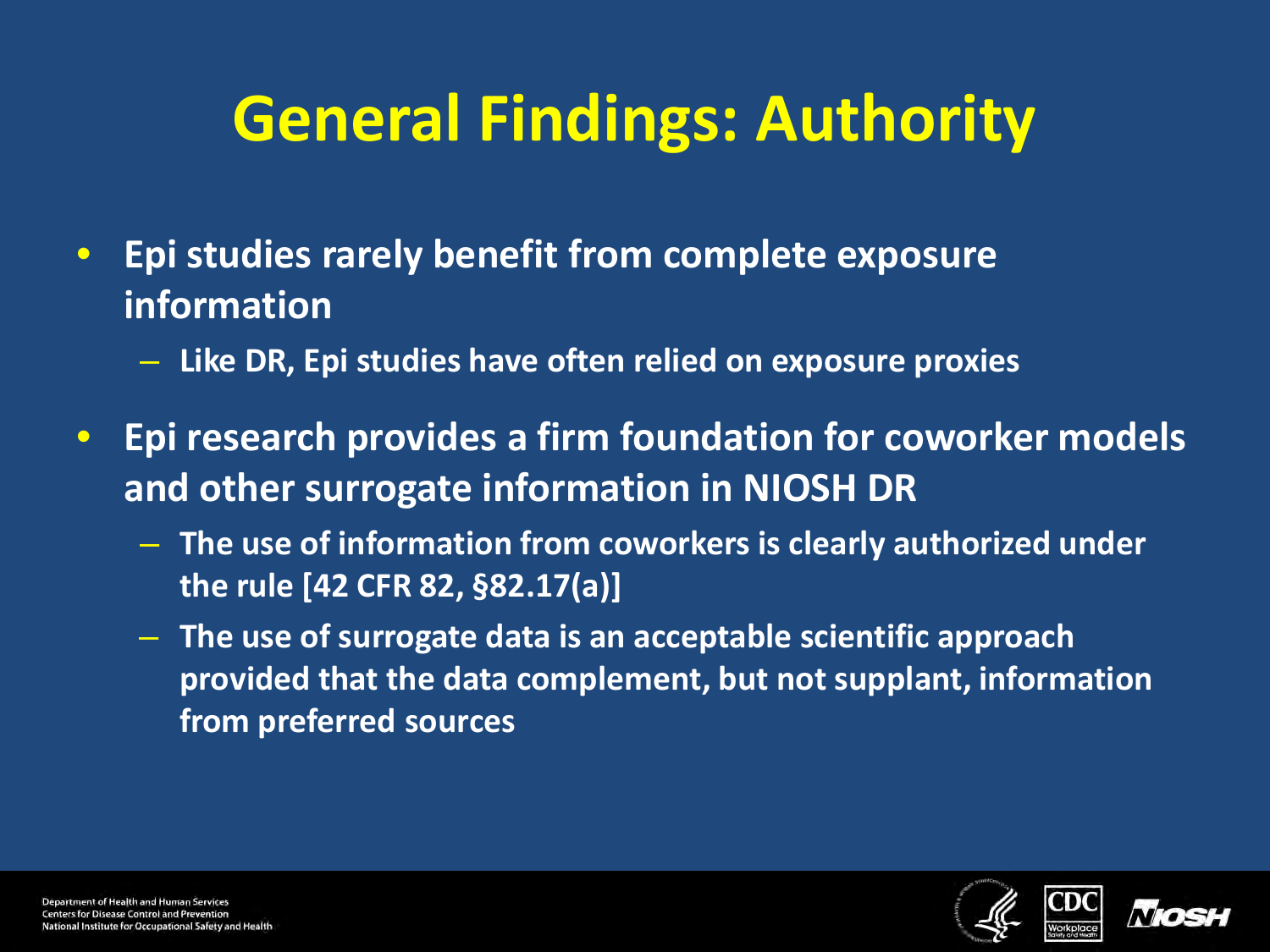## **General Findings: Documentation**

- **DR documents are a layered structure of policies, plans, procedures, implementation guides, technical information bulletins, and technical basis documents**
- **Systems available to standardize nomenclature, format, and uniquely identify documents; however, content varied markedly between documents**
- **All documents are internally reviewed prior to issuance but periodic or external reviews are not required**
- **Although touted as "living documents," revision appears infrequent in most cases**



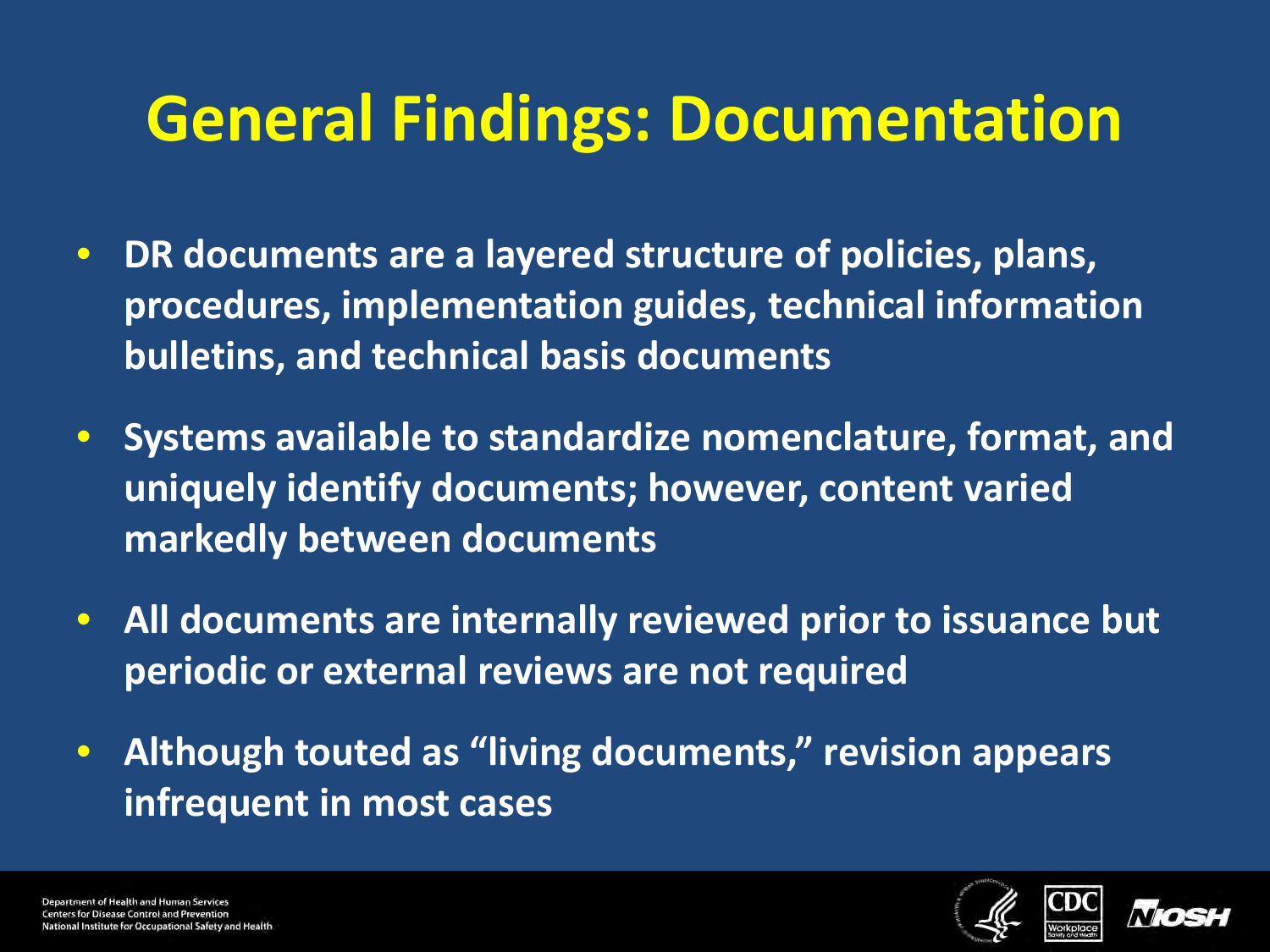# **General Findings: Methods**

- **DR uses a graded-approach that balances precision and accuracy (science) with fairness and efficiency (responsiveness)**
	- **Claimant-favorable bias is preferred**
	- **Claimant-favorability is implied but rarely quantified**
- **Better assessment of bias may greatly improve confidence in the program and reinforce assertions of claimant-favorability**
	- **Biases (in either dose direction) may play a large role in an individual's compensation decision**



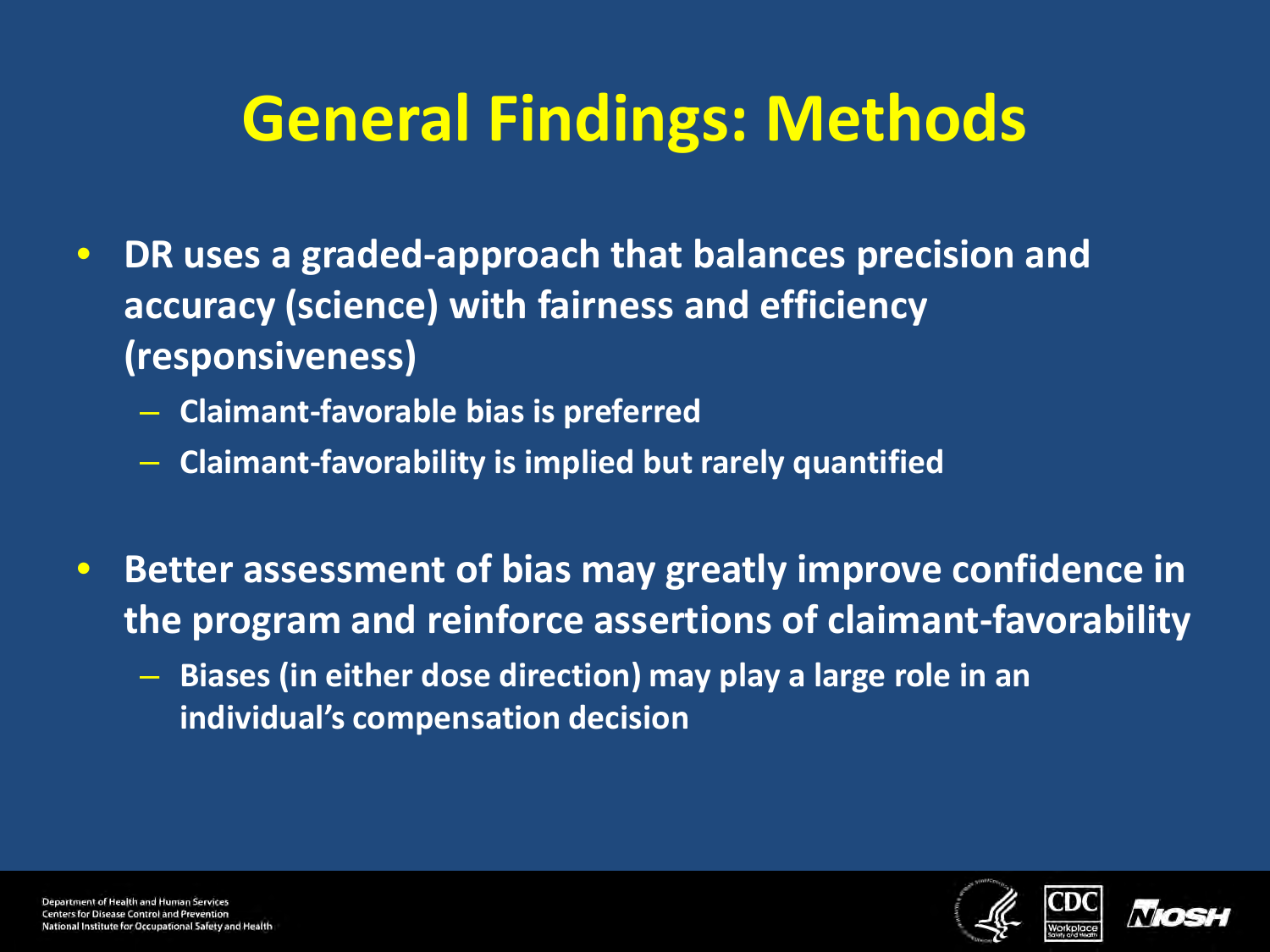# **Specific Findings and Recommendations**

- **Emphasis on program improvements in areas of documentation, peer review, and validation of exposure assessment methods**
	- **Documentation (2)**
	- **Peer and stakeholder review (2)**
	- **Validation (7)**



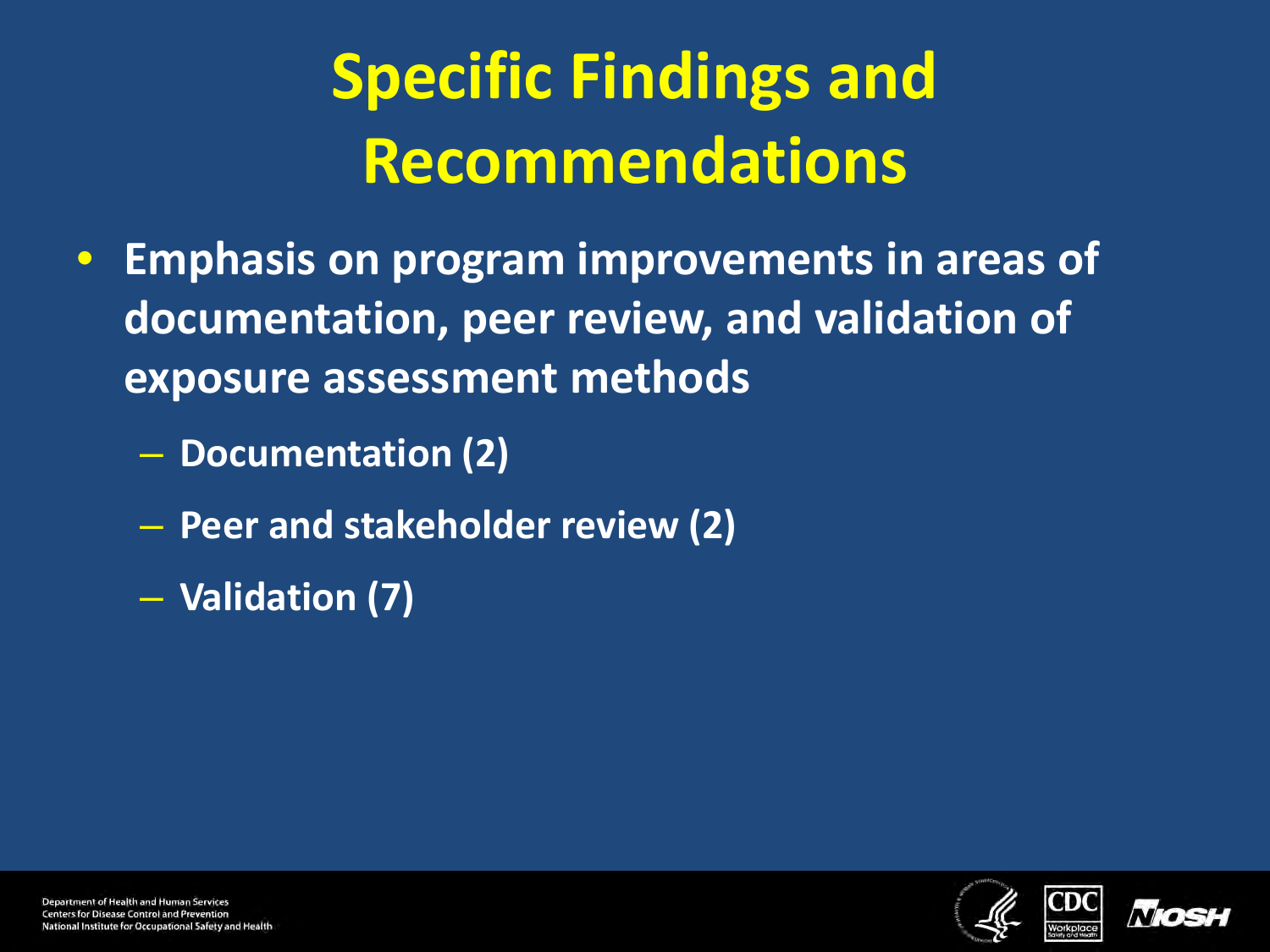# **Documentation**

#### • **Findings:**

- **Overall, the system provided documents that were clear, concise, and relevant to the points of use**
- **Some errors and inconsistencies noted**
	- **Document quality varies by authorship**
	- **Control of cross-referenced or layered documents was lacking**



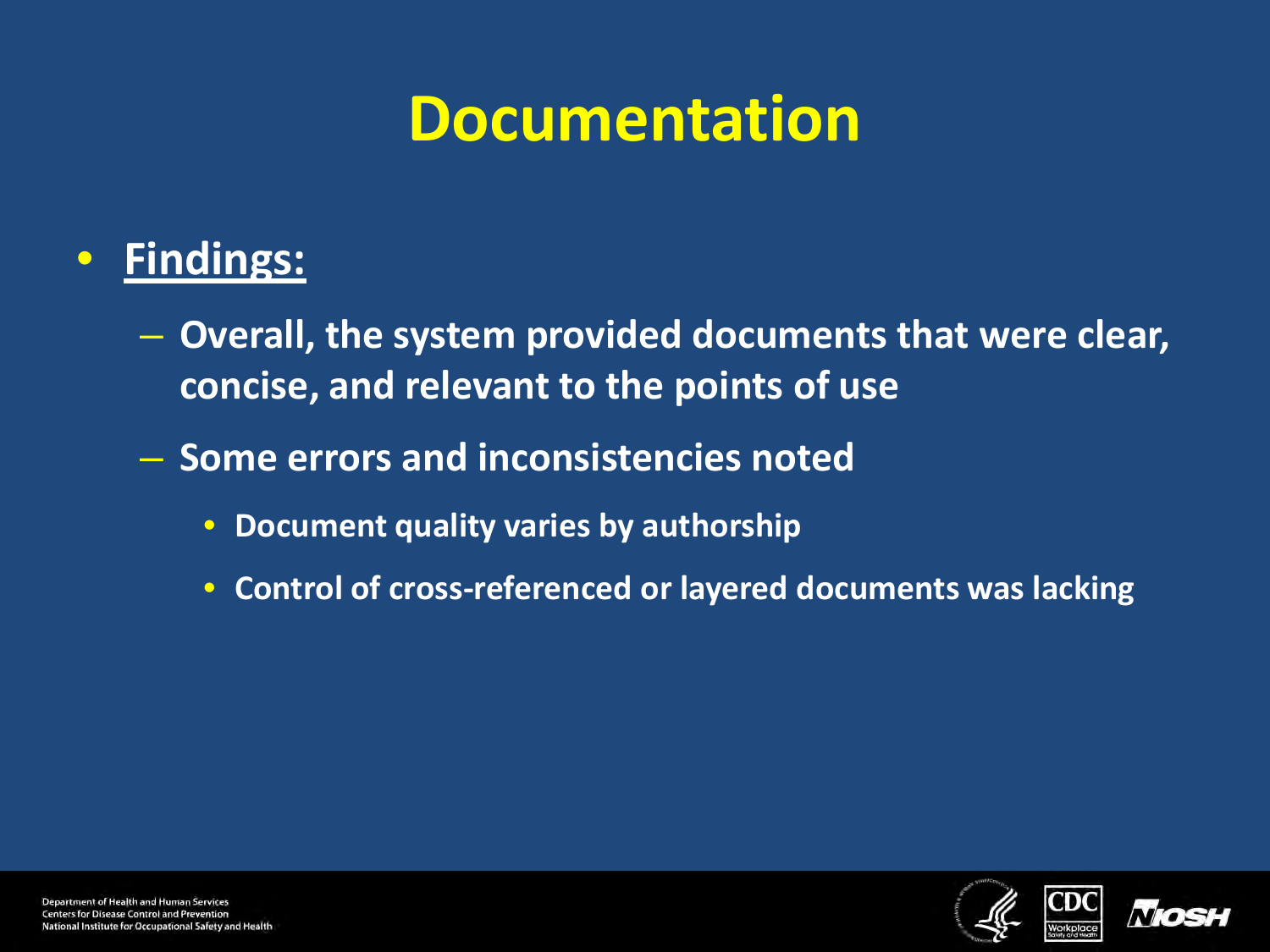### **Documentation—cont.**

#### • **Findings:**

- **Revisions lacked timeliness and, in some instances, appeared unresponsive to concerns raised in previous reviews**
	- **Revisions slowed by the deliberate manner in which science issues are resolved between the ABRWH and DCAS**
	- **Revisions can trigger a re-evaluation of DRs regardless of the effect (if any) on dose estimates**
		- **Delay of minor revisions until more substantive changes are indicated**
	- **Many documents have not been evaluated since first issued**



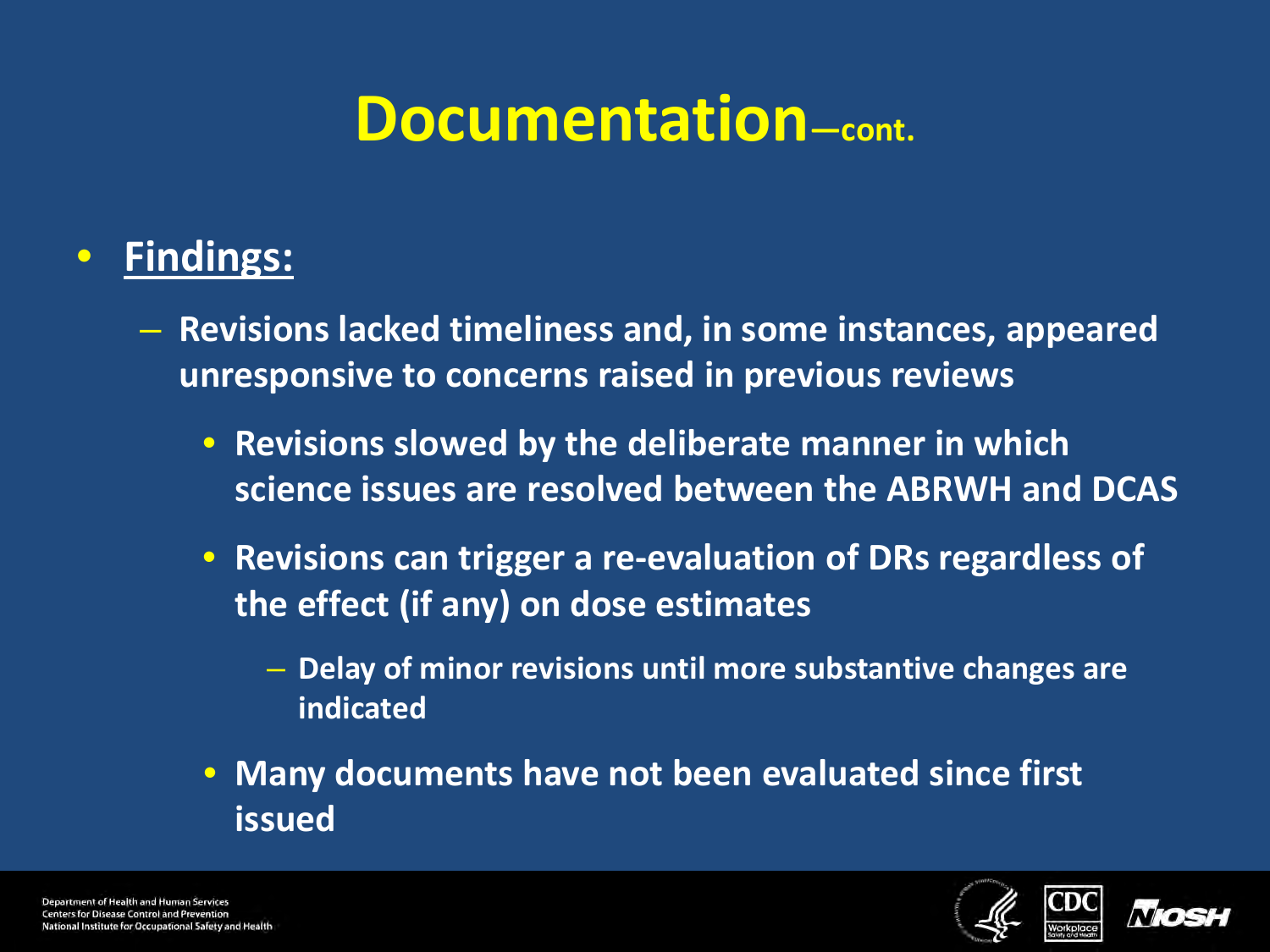### **Documentation—cont.**

#### • **Recommendations:**

- **Recognize interrelationships between documents and avoid transfers of technical inaccuracies**
- **Include periodic reviews by subject matter experts to systematically and expeditiously uncover inconsistent and erroneous text**
- **Avoid delays in correcting technical inaccuracies**
	- **Develop/improve methods to initiate, track, and finalize document revisions in a timely manner**



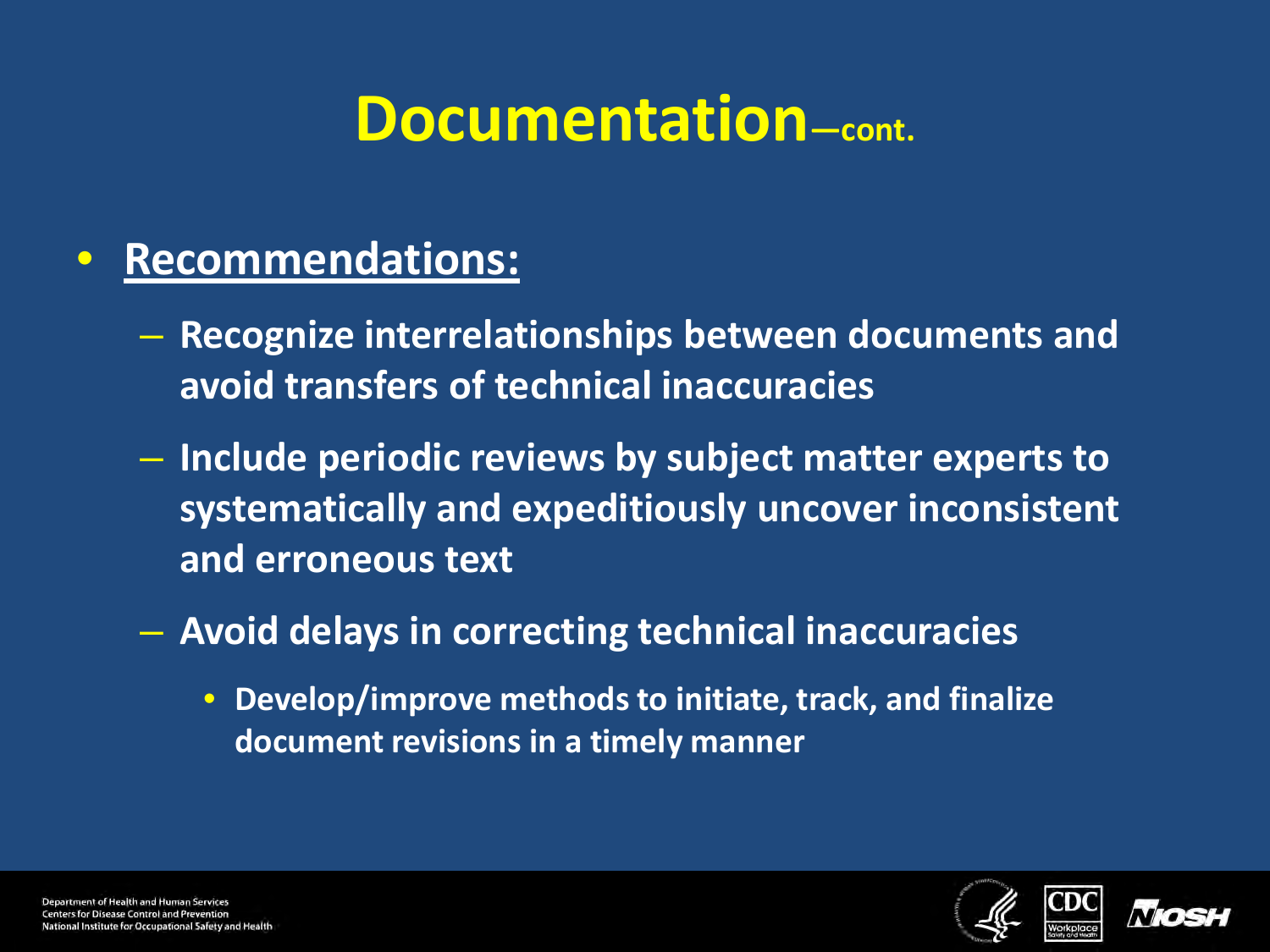### **Document Review**

#### • **Findings:**

- **External reviews by scientific peers and stakeholders are not required**
- **Documentation has benefitted greatly from ABRWH review, although many documents have not yet been reviewed**
- **Information is inconsistently sought from stakeholders and only after initial publication**
	- **Avoidable inaccuracies are identified after publication**
- **Weakly defined process for comment resolution**



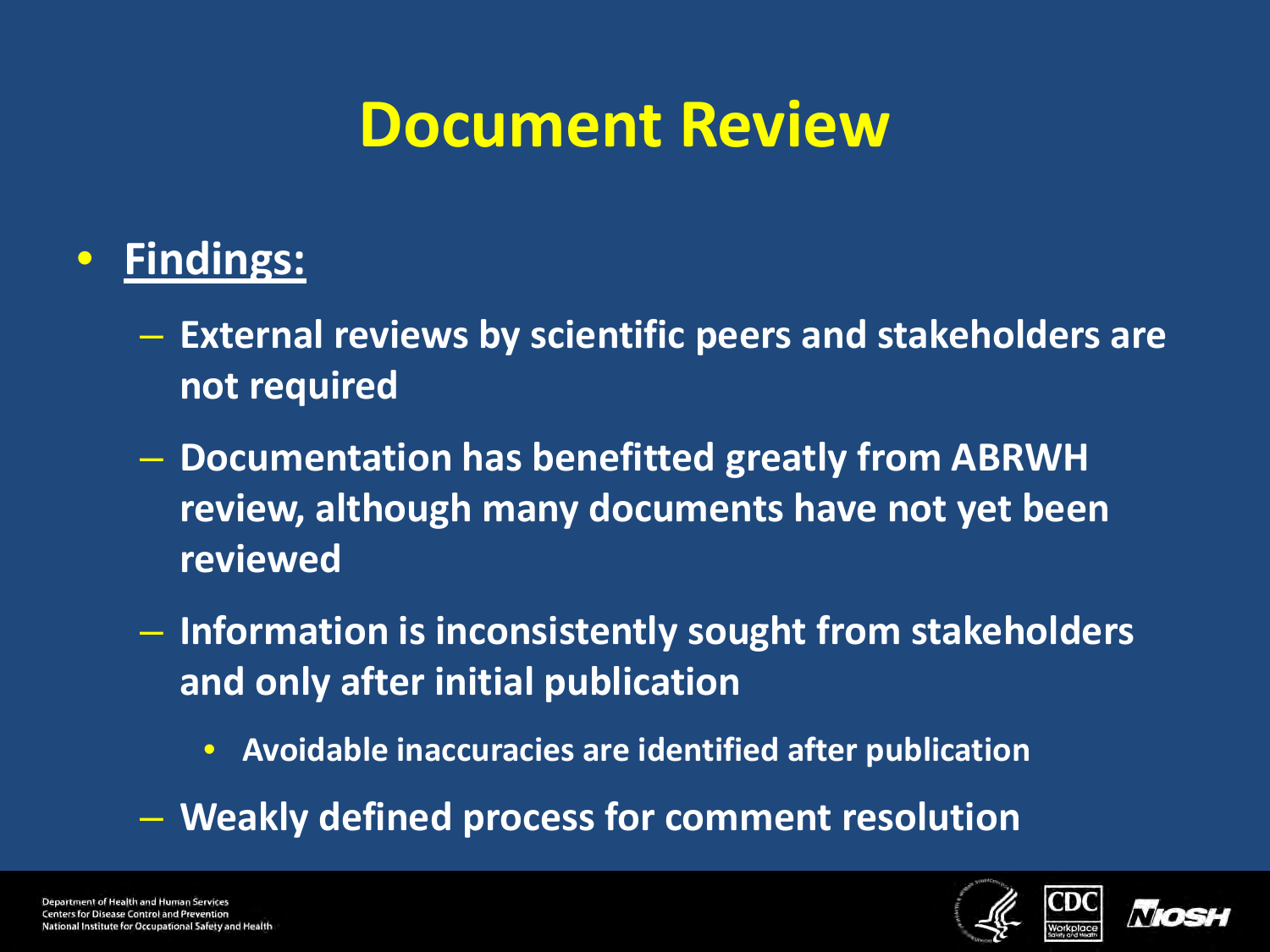# **Document External review**

#### • **Recommendations:**

- **Seek external peer review on science documents that have not been reviewed by the ABRWH**
- **Expand reviews to systematically solicit input from peers and stakeholders on important scientific issues prior to publication**
- **Conduct and record comment resolution in a manner that promotes continued solicitation and consideration of input from scientists, affected workers, and worker advocates**



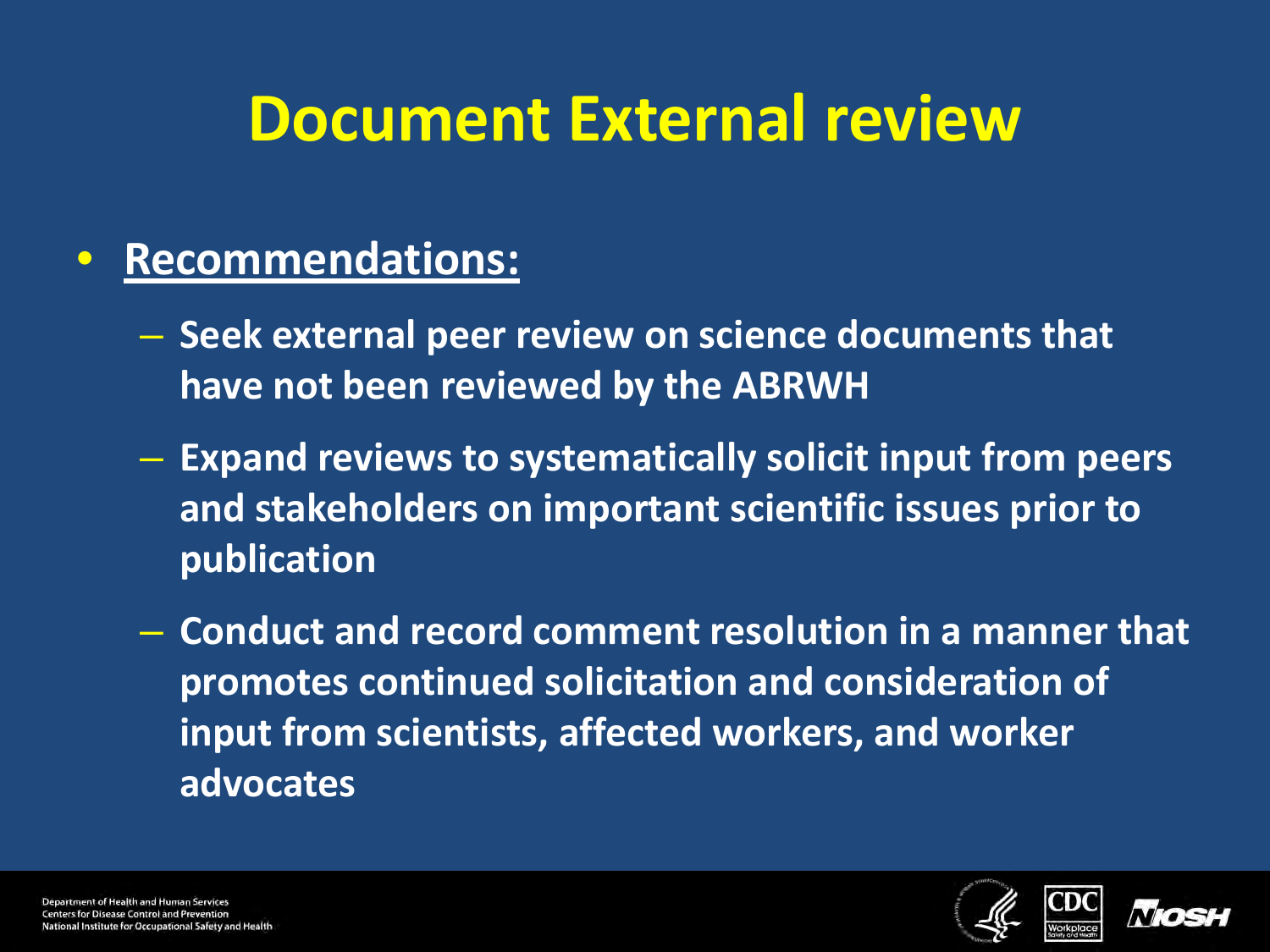# **Methods**

#### • **Finding:**

- **Dose estimates from independent modeling were comparable but, on average, < DCAS results**
	- **Model is reproducible**
	- **Supports claimant favorability**
- **Some models lacked information on source data, assumptions, statistical methods, and limitations**
- **Validation was inconsistent or absent from some models**
	- **Rigorous validation is especially important for "bounding" estimates that rely on models that may poorly describe outlying regions of dose distributions**



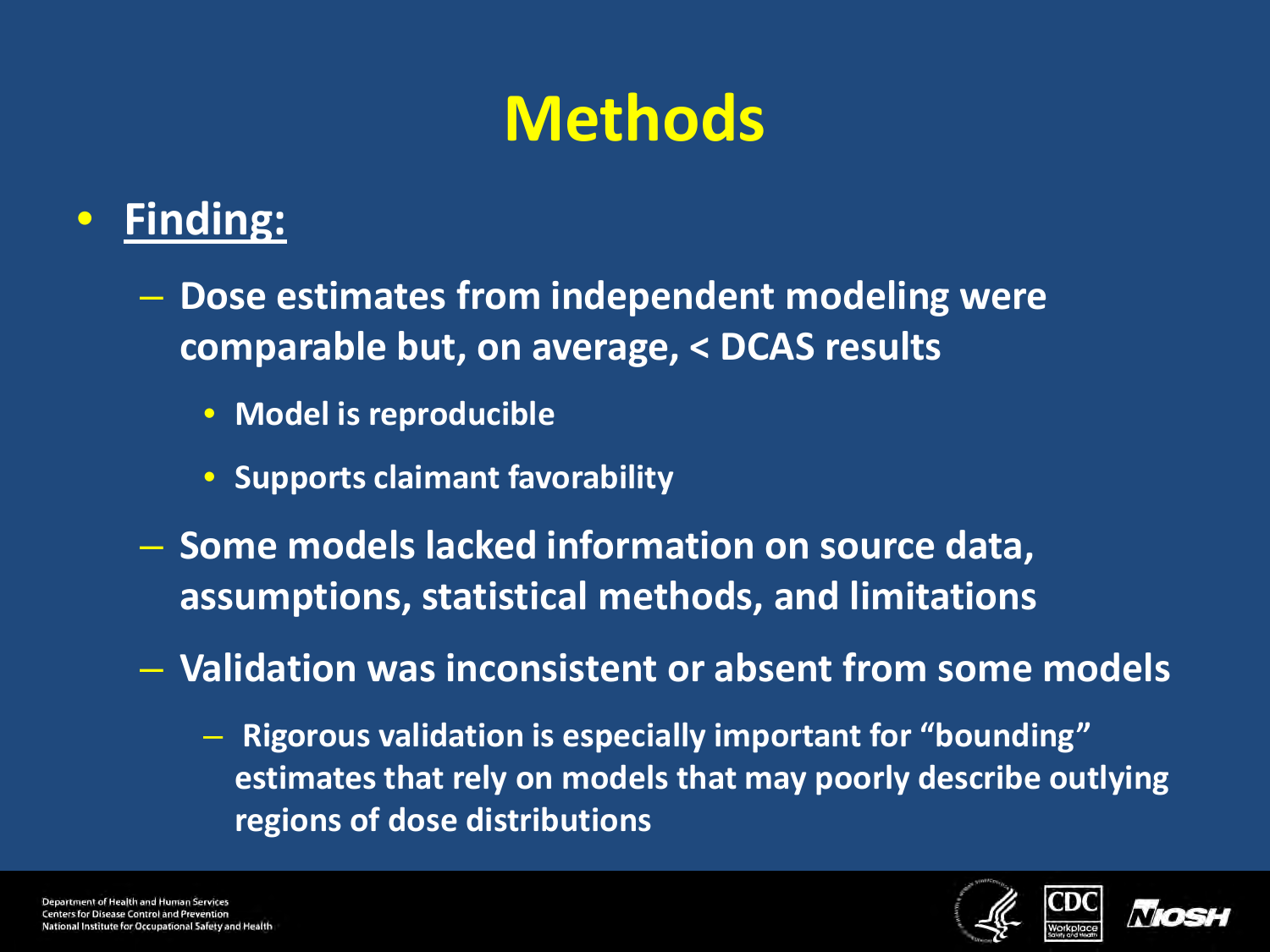# **Methods Improvement**

#### • **Recommendations:**

- **Systematically assess the validity of estimates obtained from current models** 
	- **Examine and quantify coverage, anomalies, and limitations in data selected for coworker analyses**
	- **Examine between- and within-worker variance components in current coworker models**
	- **Consider additional strata (exposure determinants) in current models**
	- **Use well-defined "gold-standards" for comparisons**
	- **Quantify the degree in which claimant-favorability is achieved (i.e., estimate the bias)**